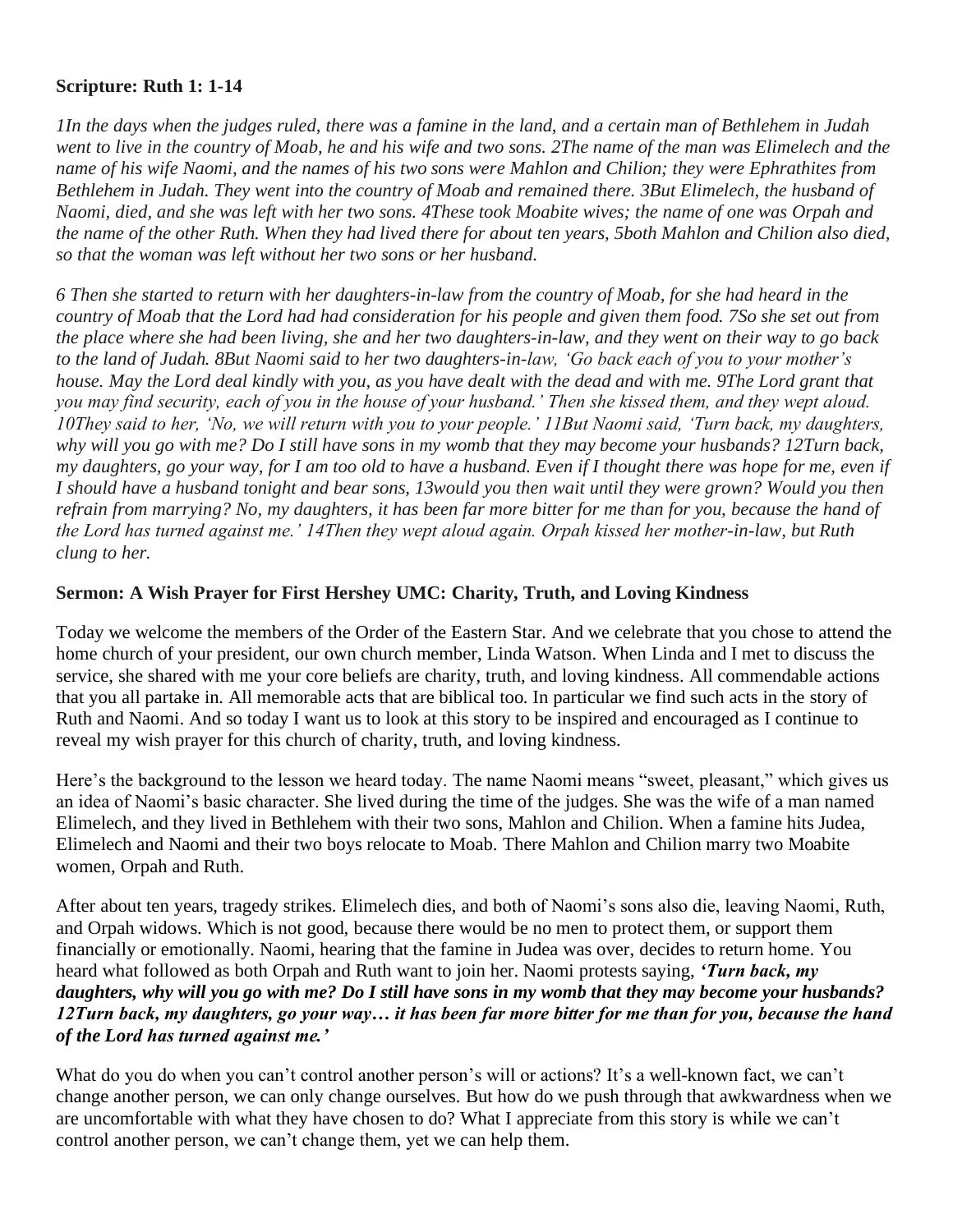This is called charity**.** Now I know that word can get a bad rep, but I think that's because our society has redefined what charity is. We hear the word charity, and we think "oh, poor things who can't afford food or clothing" right? But that's not the Biblical definition of charity. Charity, in Christian thought is treating one another in a way you want to be treated. It's not condescending, rather it's putting yourself in another's shoes and discerning what would assist them the most. Regardless of age, gender, or beliefs. Another word for it could be mercy.

When Jesus is asked by a law expert what must be done to inherit eternal life, Jesus teaches the story of the Good Samaritan, how a man was hurt and left for dead on the road and a priest and law maker both passed him by, but the Samaritan saved him. At the of the story, Jesus asks this, *<sup>36</sup> "Which of these three do you think was a neighbor to the man who fell into the hands of robbers?" <sup>37</sup> The expert in the law replied, "The one who had mercy on him. "Jesus told him, "Go and do likewise."* The point is, don't focus on eternal life, focus on the here and now, by showing mercy, charity, those around you. Our text from Ruth ends with this line, *14Then they wept aloud again. Orpah kissed her mother-in-law, but Ruth clung to her.* Ruth clung to her, not because she felt sorry for the woman, but because she truly respected Naomi, was able to put herself in Naomi's shoes. That's charity, offering mercy, treating someone as you want to be treated.

As the story continues, we see that Ruth also offers truth, in the biblical sense, which means reliability and faithfulness. It's not just about language, saying the truth, but it's about living it too. God is often referred to as truth in the Old Testament. In Deuteronomy 32:4 we read, *God is the Rock, His work is perfect; For all His ways are justice, A God of truth and without injustice; Righteous and upright is He.* This is taken from the Song of Moses as he prepares to release the Israelites into their own land, and he does so by stating that the God who saved them from enslavement, is the same God who goes with them in the new land. God is faithful and good. As Christians we know Jesus to be the way, the truth, the life. He claims that in the 14<sup>th</sup> chapter of John as he is preparing to leave his disciples, but he says this, *<sup>7</sup> " If you know me, you will know my Father also. From now on you do know him and have seen him."* In Jesus we see the God of truth and justice. And when we follow his ways, we reveal God's truth too.

Ruth states this to Naomi when Naomi tries to get Ruth to stay in her homeland, Verse 16 *"Don't urge me to leave you or to turn back from you. Where you go I will go, and where you stay I will stay. Your people will be my people and your God my God. <sup>17</sup> Where you die I will die, and there I will be buried. May the Lord deal with me, be it ever so severely, if even death separates you and me."* Ruth conveys her dedication with her words and as the story continues, we know with her actions. Because together they traveled to Bethlehem, Naomi's hometown. And the God who Ruth commits to, provides loving kindness to them both, through a man named Boaz.

Chapter 2 begins, *Now Naomi had a kinsman on her husband's side, a prominent rich man, of the family of Elimelech, whose name was Boaz.* Now the term kinsman meant, Boaz was a male relative who, according to various laws of the Pentateuch, had the privilege or responsibility to act on behalf of a relative who was in trouble, danger, or need. The Hebrew term (*go el*) for kinsman-redeemer designates one who delivers or rescues. Boaz was Naomi's kinsman. And it was in his fields that Ruth was allowed to glean, that is gather grains to be used for food. When Ruth did that, Boaz noticed Ruth, found out who she was, related to Naomi, and allowed her to take extra food. And when Ruth comes home with this prosperous gathering we read, *<sup>19</sup> Her mother-in-law said to her, "Where did you glean today? And where have you worked? Blessed be the man who took notice of you." So she told her mother-in-law with whom she had worked, and said, "The name of the man with whom I worked today is Boaz." <sup>20</sup> Then Naomi said to her daughter-in-law, "Blessed be he by the Lord, whose kindness has not forsaken the living or the dead!"* Seeing God's hand in these events, Naomi declares that *the Lord "has not stopped showing his kindness to the living and the dead" (Ruth 2:20)* 

Lovingkindness is a characteristic of God that simply means steadfast love. I like the way Micah 7:18 states it, *18 Who is a God like you, pardoning iniquity and passing over transgression for the remnant of his inheritance? He does not retain his anger forever, because he delights in steadfast love.* God delights in